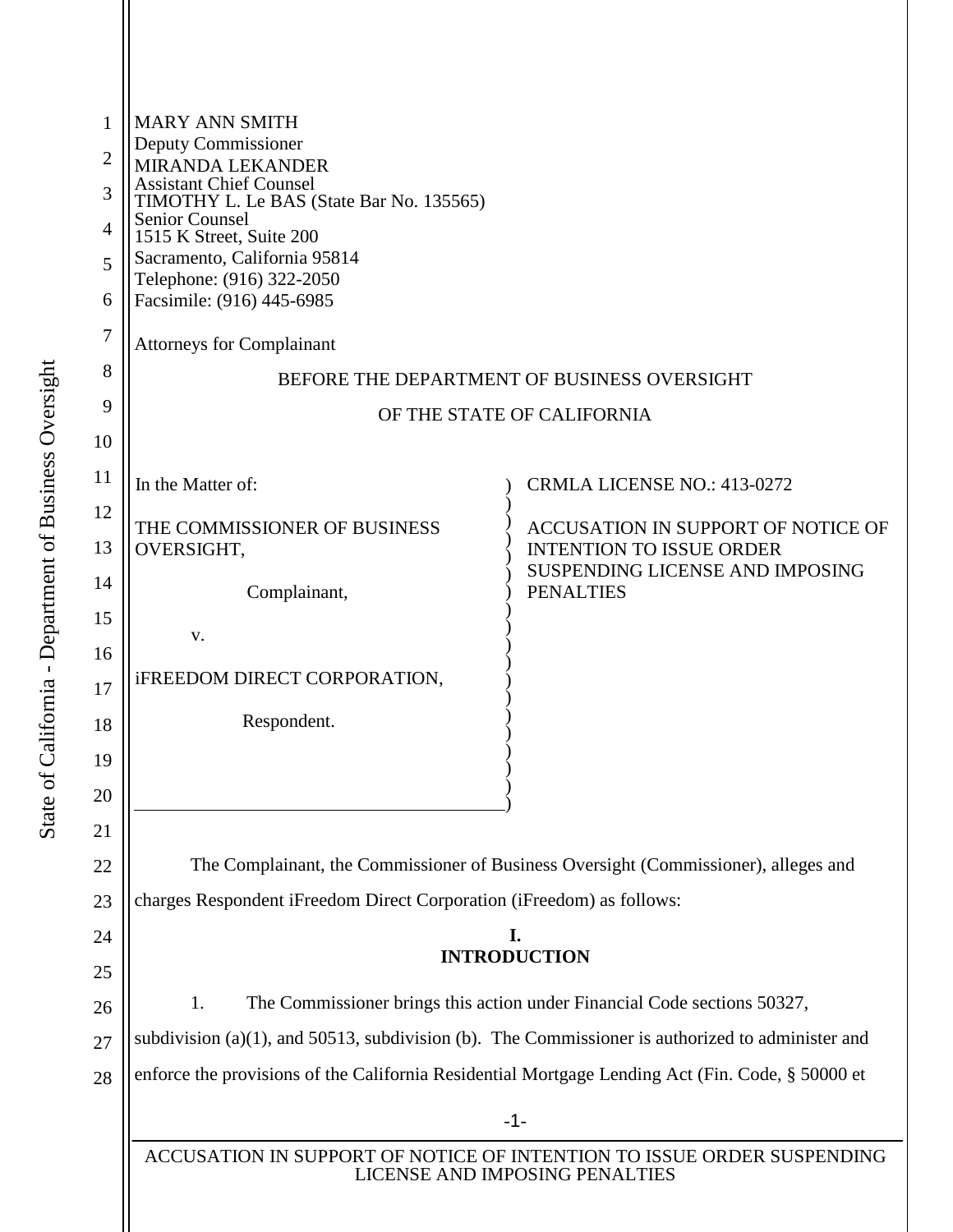1 2 seq.) (CRMLA) and the rules promulgated thereunder (Cal. Code Regs., tit. 10, § 1950.003 et seq.) that regulate the business and activities of residential mortgage lenders and servicers.

2. iFreedom is a residential mortgage lender and servicer licensed by the Commissioner pursuant to the CRMLA. iFreedom has its place of business located at 124 N. Charles Lindberg Drive, Salt Lake City, Utah 84116. iFreedom employs mortgage loan originators in its CRMLA business.

## **II. CRMLA VIOLATIONS**

3. On or about April 4, 2016, the Commissioner commenced a regulatory examination of the books and records of iFreedom under the CRMLA. Based on this examination, the Commissioner found violations of the CRMLA which were explained in two examination reports dated July 28, 2016 and November 14, 2016.

4. Financial Code section 50307 requires each residential mortgage lender or servicer to file an annual report known as the "Principal Amount of Loans Originated and Aggregate Amount of Loans Serviced" report ("Annual Report"). Although iFreedom filed its Annual Report with the Commissioner each year since 2009, iFreedom failed to report servicing activity of its subservicer, Central Loan Administration, on each report. This report is filed under penalty of perjury.

5. In the examination report of November 14, 2016, the Commissioner requested iFreedom to report its servicing activity in corrected annual reports and/or in the Mortgage Call Report filed through the Nationwide Mortgage Licensing System & Registry. To date, iFreedom has failed to provide corrected reports to the Commissioner.

22 23 24 25 6. Financial Code section 50204, subdivision (i), prohibits an unlawful act in violation of Business and Professions Code section 17200. Civil Code section 2923.5, subdivision (e), requires a mortgage servicer to post a prominent link on the homepage of its Internet website which must include the following:

26 27 28 (a) Options that may be available to borrowers who are unable to afford their mortgage payments and who wish to avoid foreclosure, and instructions to borrowers advising them of steps to take to explore those options.

3

4

5

6

7

8

9

10

11

12

13

14

15

16

17

18

19

20

21

-2-

ACCUSATION IN SUPPORT OF NOTICE OF INTENTION TO ISSUE ORDER SUSPENDING LICENSE AND IMPOSING PENALTIES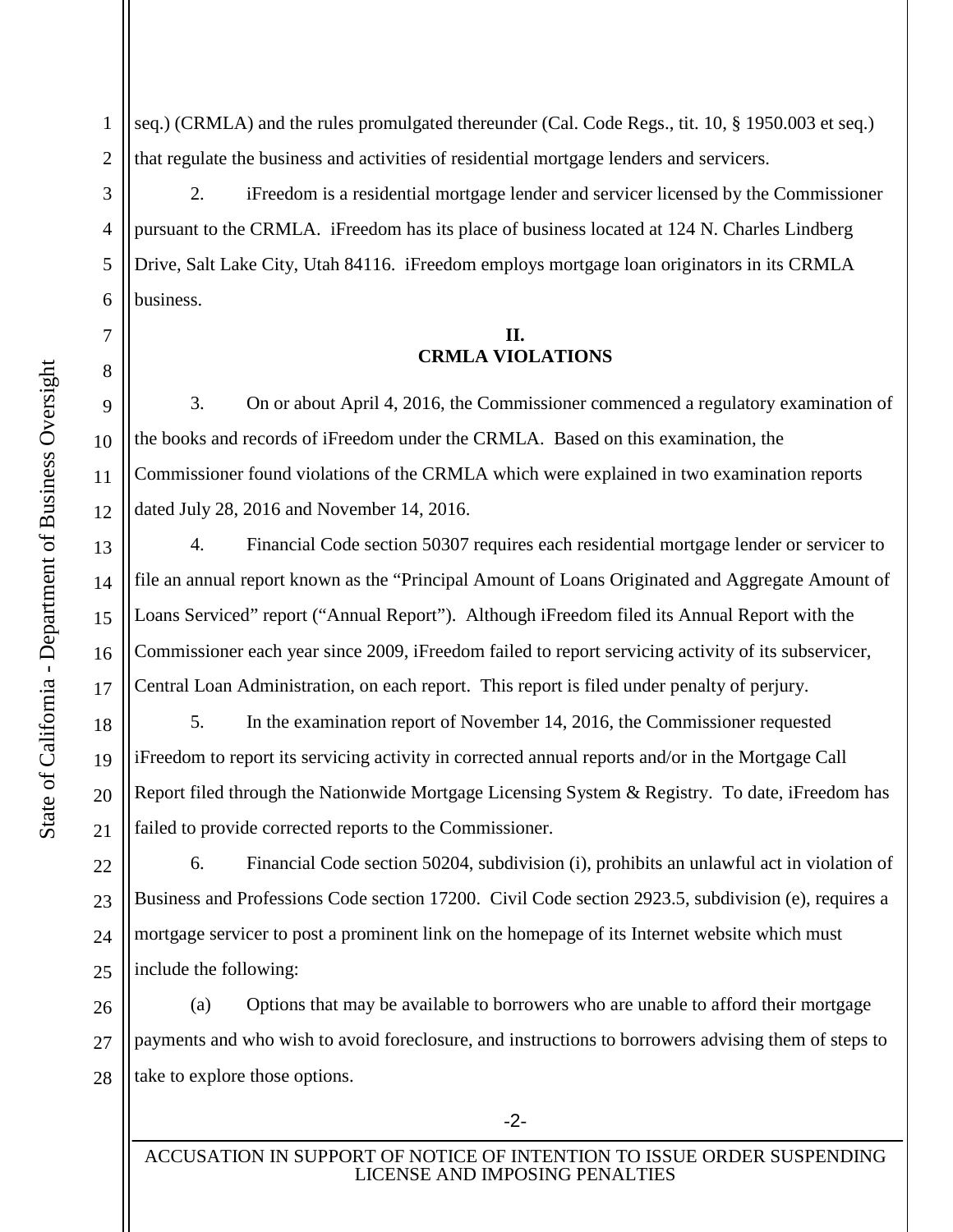1 2 (b) A list of financial documents borrowers should collect and be prepared to present to the mortgage, beneficiary, or authorized agent when discussing options for avoiding foreclosure.

(c) A toll-free telephone number for borrowers who wish to discuss options for avoiding foreclosure with their mortgage, beneficiary, or authorized agent.

(d) The toll-free telephone number made available by HUD to find a HUD-certified housing counseling agency.

7. As cited in the Commissioner's examination reports, iFreedom did not have a prominent link on its website, as required by law. To date, iFreedom has not submitted to the Commissioner the requested corrective action to comply with the law.

8. Financial Code section 50204, subdivision (o), and Civil Code section 2948.5 provide that a borrower shall not be required to pay interest on a loan more than one day prior to the date the loan proceeds are disbursed to the borrower, as specified. iFreedom overcharged interest to borrowers on the following two (2) of sixteen (16) loan files reviewed during the examination:

| Loan       | <b>Borrowers</b> | Date       | Interest          | Interest | Correct  | Overcharge | Extra |
|------------|------------------|------------|-------------------|----------|----------|------------|-------|
| Number     |                  | Disbursed  | <b>Start Date</b> | Charged  | Charge   |            | Days  |
| 0000481262 | JG               | 07/13/2015 | 07/10/2015        | \$802.65 | \$729.68 | \$72.97    |       |
| 2002012399 | JB               | 01/19/2016 | 01/15/2016        | \$344.76 | \$283.89 | \$60.87    |       |

9. Although the examination report requested refunds for both borrowers, iFreedom failed to refund overcharged interest to Borrower JG. iFreedom provided an escrow ledger from its settlement agent, Castlehead, Inc. Escrows, indicating that some loan proceeds were disbursed on July 13, 2015 (not July 10, 2015 as contended by iFreedom). The examination report of November 14, 2016 requested evidence of either a refund to the borrower, or complete information from the settlement agent's escrow ledger to demonstrate the disbursement date. iFreedom failed to provide that information. Moreover, interest overcharges were noticed in the prior examination that commenced on November 1, 2011; thus, this is a repeat violation by iFreedom.

## **III. CRMLA SUSPENSION/PENALTY STATUTES**

10. Financial Code section 50327 provides in pertinent part:

3

4

5

6

7

8

9

10

11

12

13

14

15

16

17

18

19

20

21

22

23

24

25

26

27

28

-3-

ACCUSATION IN SUPPORT OF NOTICE OF INTENTION TO ISSUE ORDER SUSPENDING LICENSE AND IMPOSING PENALTIES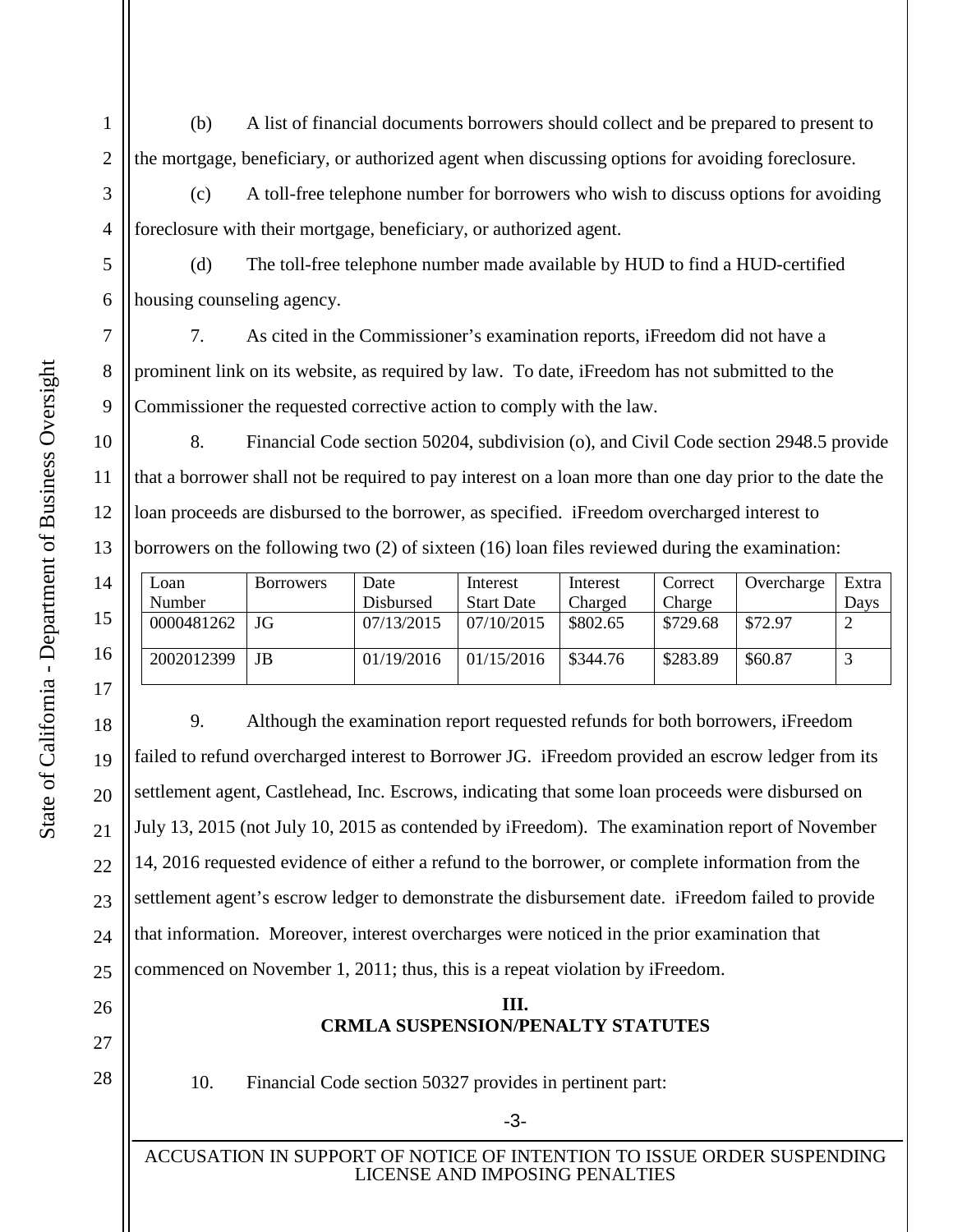State of California - Department of Business Oversight State of California - Department of Business Oversight

1

2

3

4

5

6

7

8

9

10

11

12

13

14

15

16

17

18

19

20

21

22

23

24

25

26

- (a) The commissioner may, after notice and a reasonable opportunity to be heard, suspend or revoke any license, if the commissioner finds that:
- (1) the licensee has violated any provision of this division or rule or order of the commissioner thereunder; or (2) any fact or condition exists that, if it had existed at the time of the original application for license, reasonably would have warranted the commissioner in refusing to issue the license originally.
- 11. Financial Code section 50513 provides in pertinent part:
- (a) The commissioner may do one or more of the following:

. . . (4) Impose fines on a mortgage loan originator or any residential mortgage lender or servicer license employing a mortgage loan originator pursuant to subdivisions  $(b)$ ,  $(c)$ , and  $(d)$ .

(b) The commissioner may impose a civil penalty on a mortgage loan originator or any residential mortgage lender or servicer licensee employing a mortgage loan originator, if the commissioner finds, on the record after notice and opportunity for hearing, that the mortgage loan originator or any residential mortgage lender or servicer licensee employing a mortgage loan originator has violated or failed to comply with any requirement of this division or any regulation prescribed by the commissioner under this division or order issued under authority of this division.

(c) The maximum amount of penalty for each act or omission described in subdivision (b) shall be twenty-five thousand dollars (\$25,000).

(d) Each violation or failure to comply with any directive or order of the commissioner is a separate and distinct violation or failure.

## **IV. CONCLUSION**

12. Based on the foregoing, the Commissioner finds that iFreedom violated Financial Code section 50204, subdivisions (i) and (o), and section 50307, and based thereon, grounds exist to: (1) suspend the residential mortgage lender and servicer license of iFreedom pursuant to Financial Code section 50327, subdivision (a)(1); and (2) assess penalties against iFreedom pursuant to Financial Code section 50513, subdivision (b).

-4-

ACCUSATION IN SUPPORT OF NOTICE OF INTENTION TO ISSUE ORDER SUSPENDING LICENSE AND IMPOSING PENALTIES